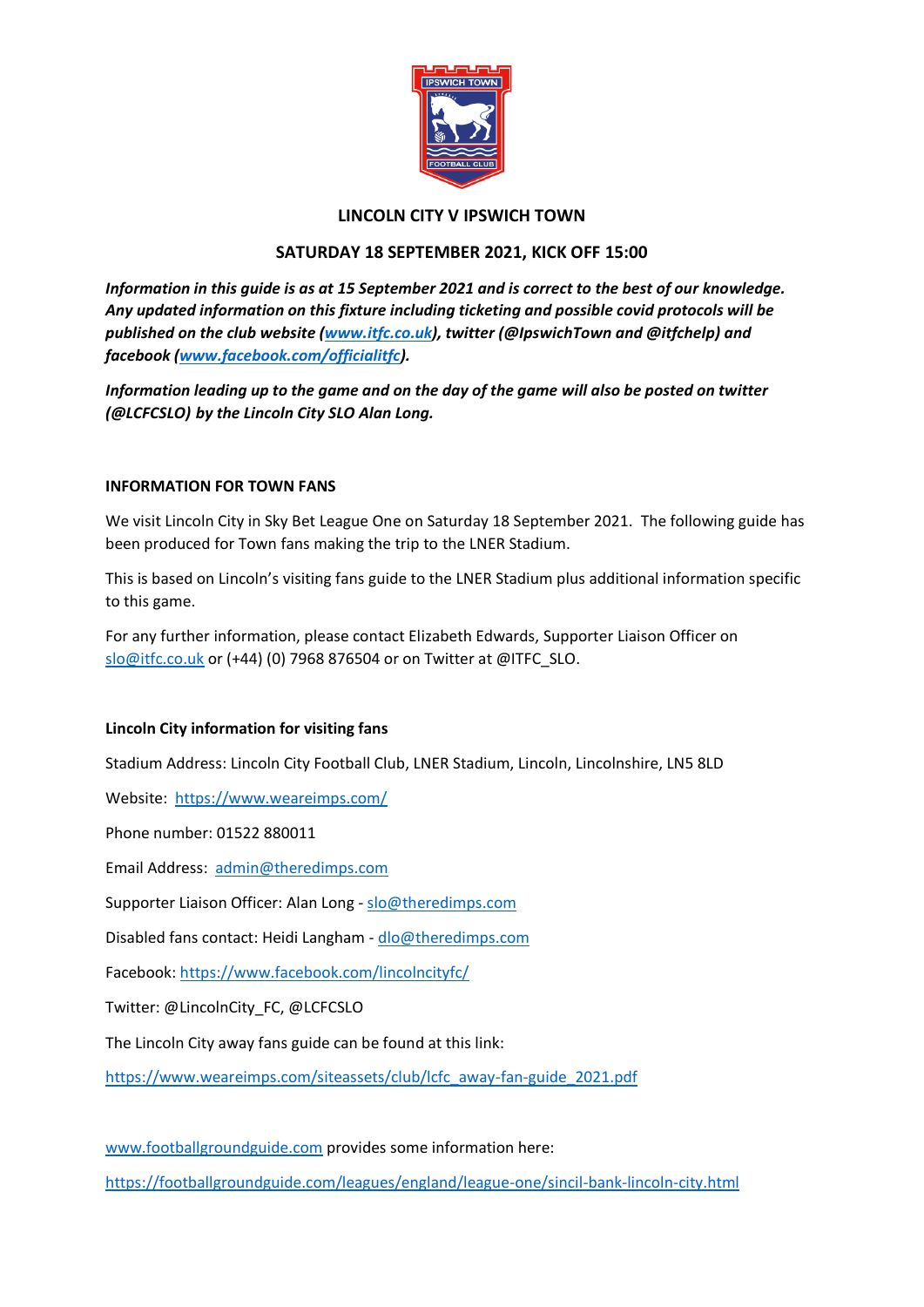We have picked out the key information for Town fans below and added other material based on our own experience of visiting the LNER Stadium, particularly information that is specific to our fans.

## **Specific information for Town fans:**

## *Ticket news*

Our allocation for this game is 1,800.

Adult tickets for this game are priced at £24 with concession prices of £19 for seniors (65+) and U23s and £10 for U18s. Please note that each ticket will incur a £1.50 booking fee.

Tickets go on sale to Gold card and season ticket Junior Blues members at 10am on Tuesday 31 August, season ticket holders at 10am on Thursday 2 September and Silver card and non-season ticket Junior Blues members at 10am on Saturday 4 September. Any remaining tickets will go on general sale at 10am on Monday 6 September.

Tickets can be purchased at<https://tickets.itfc.co.uk/> or in Planet Blue on a non-matchday.

The postal deadline for tickets is Wednesday, 15 September at 2pm.

*Note that we will be allocating 'Block 5' in lower rows as our designated 'Safe Seating Area'. This is in a more central position and close to all facilities and turnstiles and therefore suitable for older fans, families, those unable to stand for long periods of time and ambulant disabled fans.* 

*To book a seat within this area please call 03330 050503 asking for this area but please note tickets will be subject to availability*

*For supporters with tickets around this block please bear this in mind and respect those who want to sit at this game as we want everyone to enjoy the day safely.*

Disabled fans requiring tickets should contact ITFC's Disability Liaison Officer Lee Smith on 01473 400556 or by email on [disability@itfc.co.uk.](mailto:disability@itfc.co.uk)

Note that the ticket enquires line (03330 05 05 03) is for assistance only.

## **Travel to Lincoln City**

## *Supporters Coach*

Coaches will leave from behind the Sir Bobby Robson stand at 09:00. Please ensure you are at Portman Road at least 15 minutes before this.

Coach travel will go on sale in line with the ticket sale windows at £20 for adults, £16 for seniors and £13 for U19s. Please note that each ticket will incur a £1.50 booking fee.

Note that all official coaches are non-smoking and the consumption of alcohol and hot food on board is strictly forbidden. ITFC recommend that all supporters under 16 are accompanied by an adult.

If you are travelling on the coach and are not fully vaccinated at the point of travel it is recommended that you return a negative lateral flow test prior to travel.

Note that the coach drop-off point has changed since our last visit to the LNER Stadium its now about a 10-minute walk from the stadium (see map below).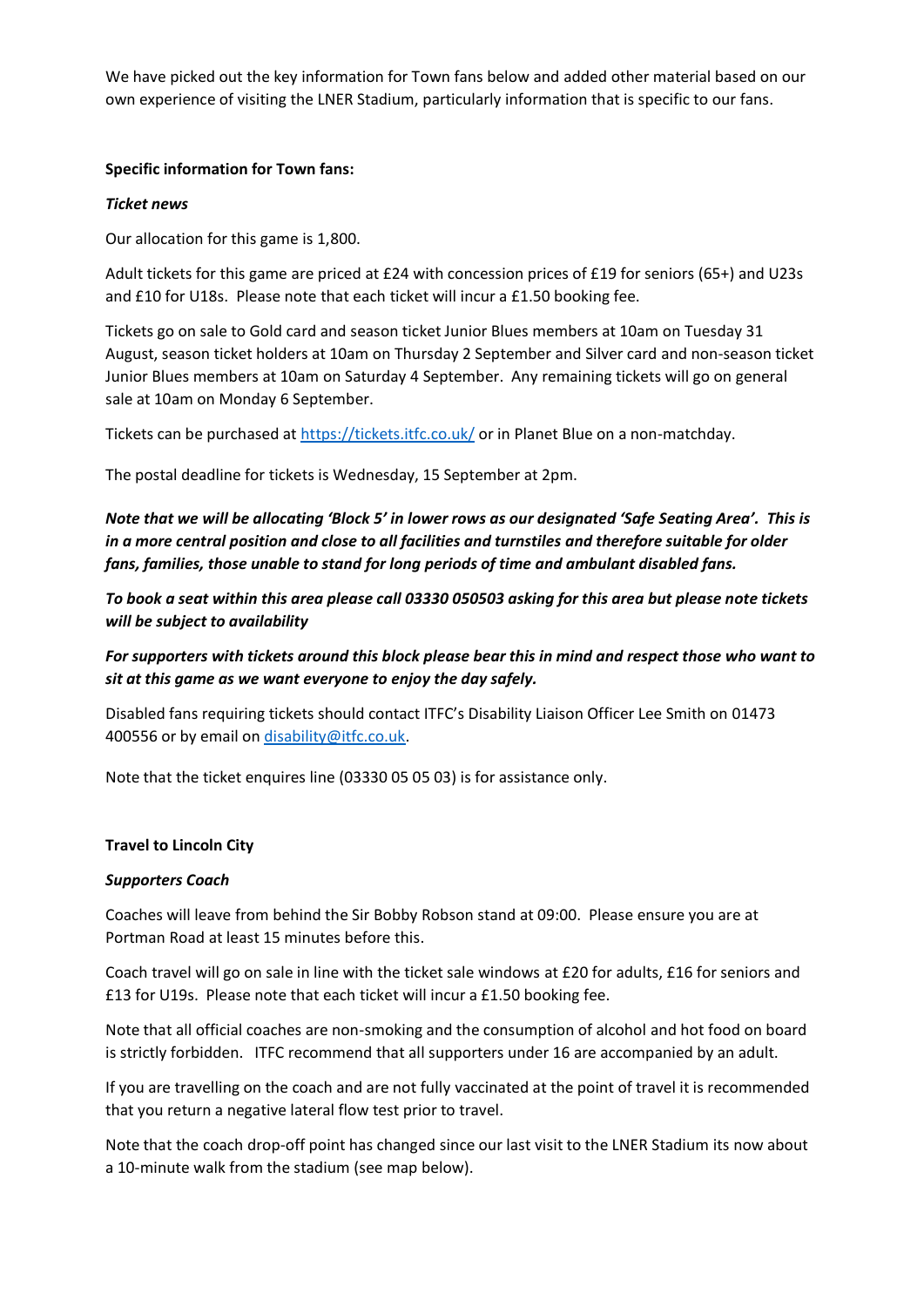

# *Car*

**Note: There is now a new stretch of A14 from Huntingdon to Cambridge, beginning a few miles south of the previous A1/A14 junctions. The signage is clear, but, if you haven't updated your SatNav, then do pay attention! In particular, heading west from Cambridge, you now keep right to stay on the A14. Heading east off the A1, the junction to join the A14 is several miles to the south of the previous road. The new road adds several miles but is much quicker and less prone to hold-ups.**

The Sat Nav postcode for the stadium is LN5 8LD.

From Ipswich take the A14 to the A1. Once you reach Newark, take the A46 to Lincoln.

If you need detailed instructions to find the ground, then the following is taken from the Lincoln City website: At the Hykeham Roundabout (A46) take the 3<sup>rd</sup> exit onto the Newark Road / A1434. After about 3 miles the road becomes St Catherines (A1434) and then St Catherines (A15). At the roundabout, take the  $1^{st}$  exit onto High Street / B1262. Turn right onto Scorer Street and right again onto Cross Street. The stadium is at the end of Cross Street.

This route will take you to the LNER Stadium. You may want to use a Sat Nav postcode for parking, though (see parking below).

Other routes are available but will take a lot longer.

Google maps indicates a typical travel time of around 3 hours but warns that it can take up to 4 hours depending on travel conditions. Our own experience is that traffic into Lincoln on a matchday can be very slow, taking up to an hour from the outskirts of the city to the ground.

# *Parking*

There is no parking for away fans at the stadium.

A number of car park options can be found in the Lincoln City away fans guide and also via the following link:

## <https://www.weareimps.com/news/2021/september/parking-v-rotherham--ipswich-town/>

Please note that the South Common car park (LN5 8LN) is not available for the match due to a funfair on the site, but fans can take advantage of reduced pricing in the Lincoln Central Car Park.

The Lincoln Central Car Park (MelvilleStreet, Lincoln LN5 7BP) has a 'Saturday Game Day' offer at £4.20 (a discount of more than 50%) – this covers a 24-hour period from 9am Saturday until 9am Sunday.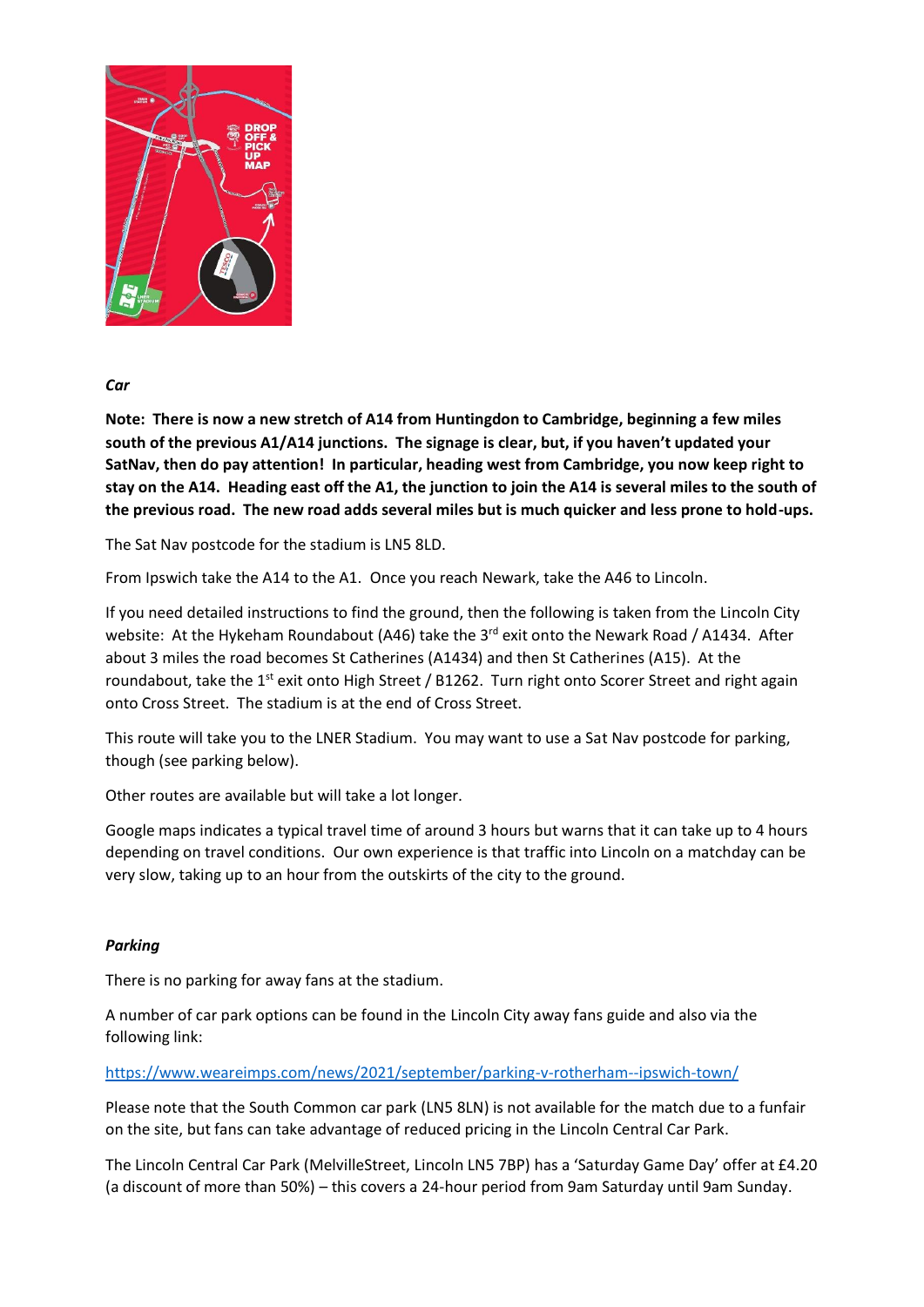The car park has 1,000 spaces for fans. The offer is activated by scanning the QR code below at the pay machine. The offer is subject to space availability at the car park.



[www.footballgroundguide.com](http://www.footballgroundguide.com/) comments that if you follow the signs for 'away coaches' this leads to the A158 South Park Avenue, where there is plenty of street parking. This is around a ten-minute walk to the ground. Town fans have previously found street parking quite easy, but only if you arrive at least 90 minutes before the game.

# *Disabled Supporters Parking*

Supporters with disabilities should contact Lincoln's Disability Liaison Officer Heidi Langham via [dlo@theredimps.com](mailto:dlo@theredimps.com) or by calling 01522 880011.

The club also have a drop off/pick up point at the Cross Street entrance.

Alternatively, you can contact ITFC's Disability Liaison Officer Lee Smith on 01473 400556 or by email on [lee.smith@itfc.co.uk.](mailto:lee.smith@itfc.co.uk)

## *Train*

*Note 1: All train services are subject to change or cancellation, as staff shortages due to Covid isolation requirements can impact at very short notice. Please check your planned journey shortly before you travel, and be prepared to be flexible over timings.* 

## *Note 2: There are no planned engineering works on the day of the game.*

Lincoln Central train station is on the East Coast, East Midlands and Northern train routes.

It is possible to get to Lincoln cross-country with a number of options indicated on [www.greateranglia.co.uk.](http://www.greateranglia.co.uk/) For example, the 07:58 from Ipswich with changes at Peterborough and Newark North Gate will get you to Lincoln at 11:07. Leaving two hours later at 09:58 with one change in Peterborough you will arrive in Lincoln at 13:13.

You can also travel via Cambridge, but this route is much slower. For example, if you get the 08:21 from Ipswich (changes at Cambridge, Peterborough and Newark North Gate) it will take you 4 hours 45 minutes compared to the 3 hours 15 minutes on the 07:48 and 09:58 trains.

After the game there is a train from Lincoln at 18:01. With changes at Newark North Gate and Peterborough you will arrive back in Ipswich at 21:28. There is another option leaving Lincoln at 19:31 which with one change at Peterborough arrives into Ipswich at 23:23. Note that the 19:45 departure from Lincoln (via Newark and Peterborough) begins with a rail replacement bus from Lincoln to Newark North Gate.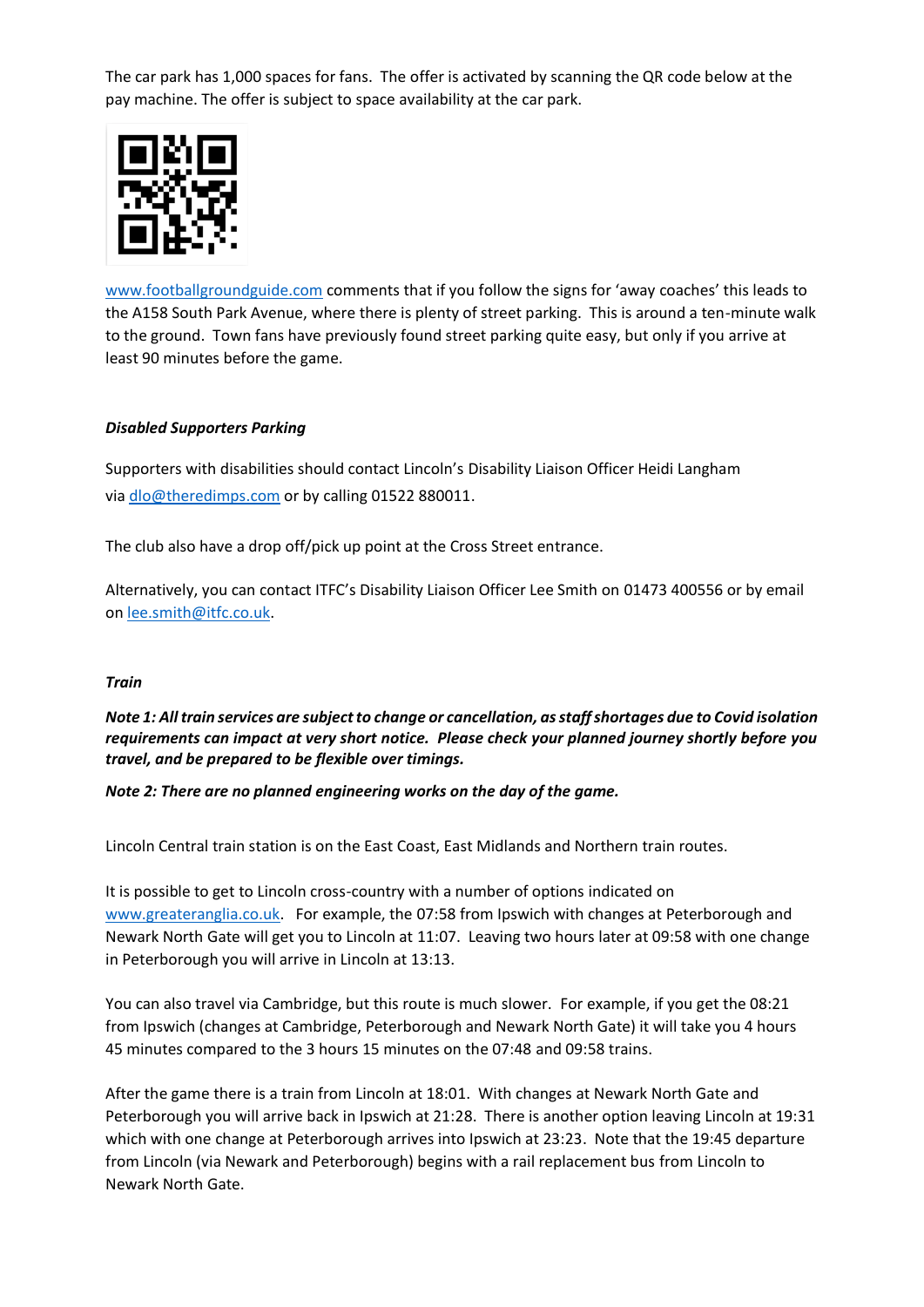Note the even with the new rolling stock, trains from Ipswich to Peterborough trains are small – at best three carriages so they can be very busy.

It is possible to travel via London (from Kings Cross) but the journey time is much longer than crosscountry.

If you are travelling from London there are a number of trains from London Kings Cross on the day of the game. These will involve a change at Peterborough, Newark North Gate or Retford. After the game there are trains back to Kings Cross (change at Retford or Newark North Gate) and St Pancras (change at Nottingham or Peterborough).

Whatever your travel plans, you should check [www.greateranglia.co.uk](http://www.greateranglia.co.uk/) or your usual train operator website for updated times.

## *Getting to the ground from the station*

Lincoln train station is a 15 minute walk from the stadium.

The walk goes along High Street, Scorer Street, and Cross Street which is where you will find the stadium.

[www.footballgroundguide.com](http://www.footballgroundguide.com/) provides the following instructions if you do decide to walk:

'Turn left out of the station and walk up to the traffic lights next to St. Mary's church. Turn left at these traffic lights onto the High Street, walking over the railway level crossing. Walk along the High Street (passing many pubs) for approximately 10 minutes before turning left into Scorer Street. Walk along Scorer Street until you come to a bridge across the Sincil Drain river. Turn right immediately after crossing the bridge onto Sincil Bank, the ground is straight ahead.'

Alternatively, there is a shorter route (which doesn't pass the pubs): 'Come out of the station and turn right to go down the road. About 30 yards ahead on your right you will see some steps and a bridge over the railway. Go over the bridge and once on the other side follow the road down to the ground.'

## **Pubs**

*We have done our best to ensure that the listed pubs will be open and operating without major Covid restrictions. Please understand that some might limit numbers or insist on small groups and table service.* 

As mentioned below there is a Fan Village outside the stadium which welcomes away fans. This includes a number of food outlets.

Otherwise, there are plenty of pubs on the High Street and in the Cathedral Quarter. [www.footballgroundguide.com](http://www.footballgroundguide.com/) mentions the Hop and Barley micropub (417A High Street, LN5 8HX) and the Golden Eagle (21 High Street, LN5 8BD) which is a Castle Rock Brewery pub. There is a Wetherspoon's called The Ritz (143 – 147 High Street, LN5 7PJ). Another Wetherspoon's, the Square Sail (Brayford Wharf North, LN1 1YW) is in the Marina Area which is not far from the railway station. There are a number of other eating and drinking places here as well. To find the Marina area look for the large Odeon Cinema.

Also, near to Lincoln Railway Station is the Treaty of Commerce (173 High Street, LN5 7AF). This is a Batemans pub with three Batemans ales on draught and two guest beers on offer.

If you are interested in great pubs and amazing beers, we highly recommend a blog by Blackpool fan and beer writer Jane Stuart: [Lincoln City v Blackpool: Lincoln Pubs | Jane Stuart -](https://janestuart.co.uk/2021/04/11/lincoln-city-v-blackpool-lincoln-pubs/?fbclid=IwAR2N7vY30SZM3-h7ujavnQG_eba_ghoSO3zUX2IRS3eJ7ZMqu3sGOflEppA) Writer This is a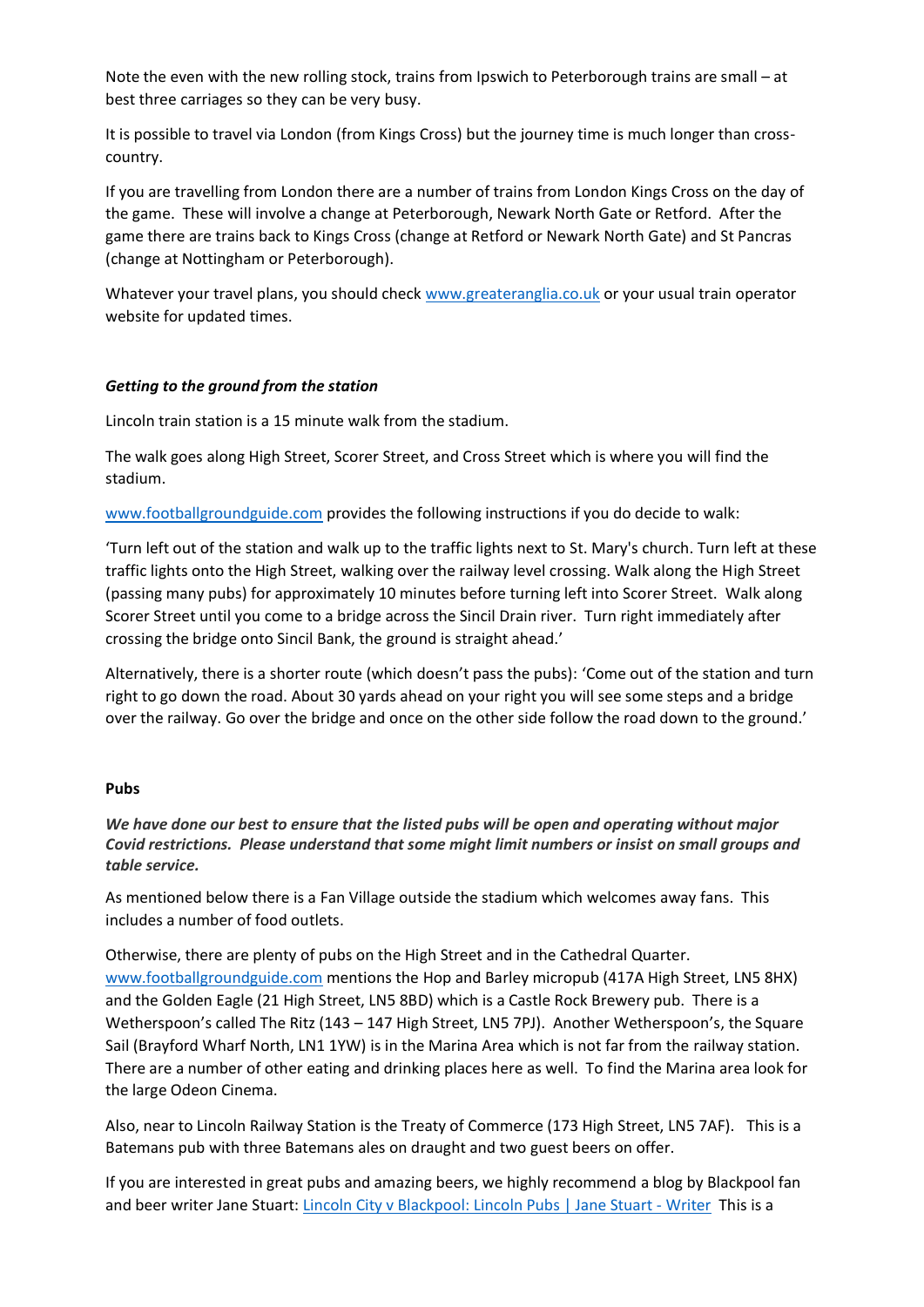virtual pub guide, written during last season – but it leaves you wanting to spend at least one night in Lincoln, if not more!

## *Need Cash?*

The nearest cash machine is located at the convenience store on Lincoln High Street (LN5 8HX).

## **At the ground**

Card payments are not accepted in the away kiosks inside the stadium and there are no cash points inside the stadium.

# **Lincoln City Supporter Liaison Officers**

Upon your arrival at the LNER Stadium the Lincoln City Supporter Liaison Officers will be located around the stadium and at the University of Lincoln family fan village should you have any queries.

# *University of Lincoln Fan Village*

The University of Lincoln Fan Village adds to the matchday experience. Situated outside the Fan Lounge, the University of Lincoln Fan Village is free to all and gives both home and away fans the chance to purchase refreshments. There is also a variety of entertainment on offer.

There will be mobile catering kiosks around the stadium footprint and in the University of Lincoln Fan Village which are all part of the Lincoln Street Food Collective, from the likes of the ever-popular Yellowbelly Sausage Company, Curry Jacks, Kind Kebab and The Good Grub Catering Co.

# *Tickets on the day?*

Supporters are advised to buy tickets in advance as it is unlikely that tickets will be available on the day of the game. Information will be published on the club website [\(www.itfc.co.uk\)](http://www.itfc.co.uk/), twitter (@Official\_ITFC and @ITFC\_Tickets) and facebook [\(www.facebook.com/officialitfc\)](http://www.facebook.com/officialitsc).

If you have any ticketing related queries on the day, the Lincoln City Ticket Office is located within the stadium along with the club shop. It opens at 10am on a matchday.

## *Away end*

Visiting supporters are housed in the Stacey West Stand behind the goal.

# *Note that the lower rows of block 5 have been allocated to older fans, families, those unable to stand for long periods of time and ambulant disabled fans. Please bear this in mind and respect those who want to sit at this game as we want everyone to enjoy the day safely.*

Wheelchair bays are available in front of the Stacey West Stand. For any other queries/accessibility requirements, please email [dlo@theredimps.com](mailto:dlo@theredimps.com) or contact ITFC's Disability Liaison Officer Lee Smith on 01473 400556 or by email on [lee.smith@itfc.co.uk.](mailto:lee.smith@itfc.co.uk)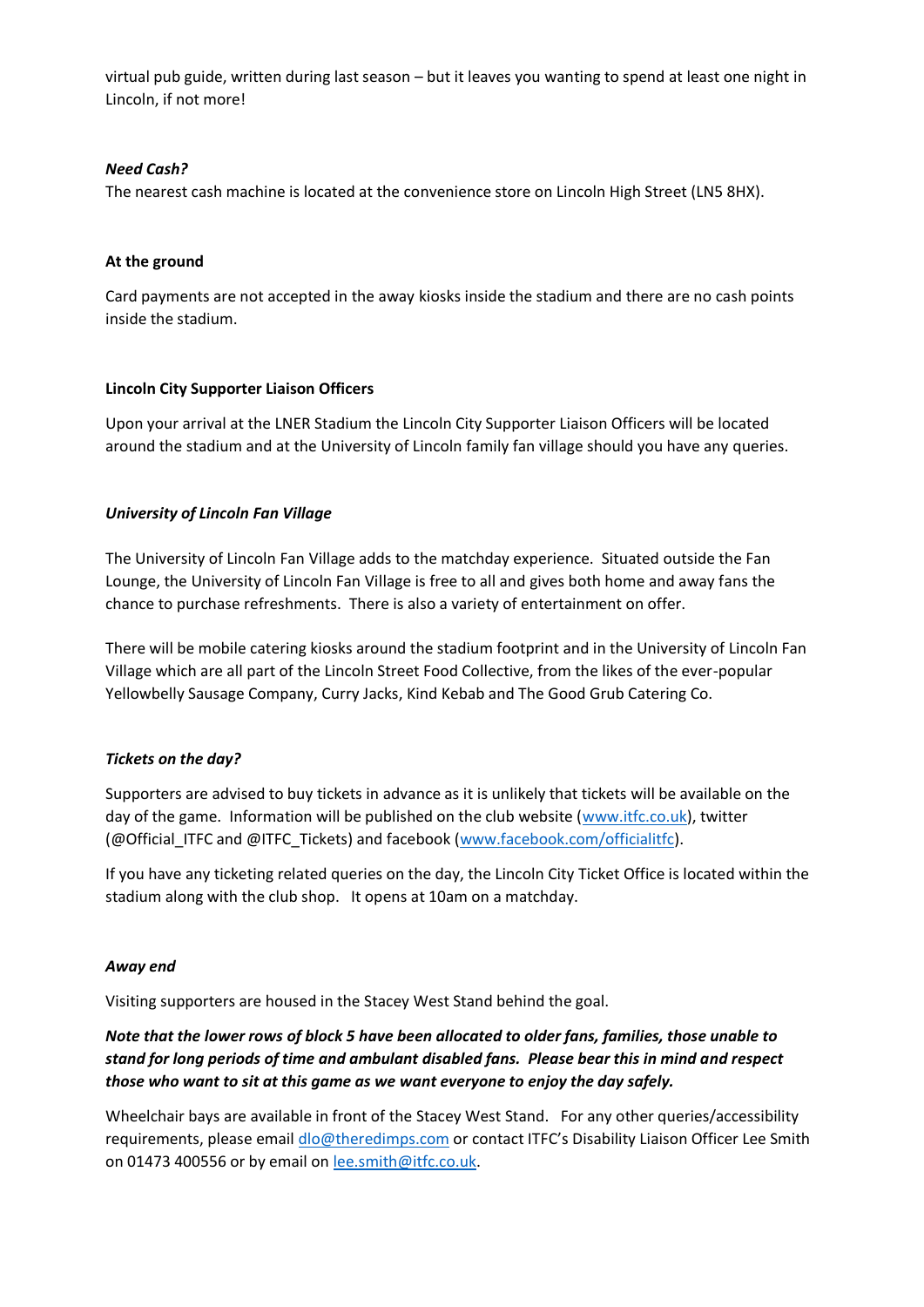## *Security*

As at most stadiums stewards may ask to search your bag.

## *Programmes*

The official Matchday Programme 'We Are Imps' is full of exclusive interviews, content and much more. It is available from the official sellers located outside and within the stadium at a cost of £3.

# *Food and Drink facilities*

You'll find refreshment facilities near the entrance to the away end, which sell a range of pies, burgers, hot dogs, confectionary and hot and cold soft drinks. All food is cooked and served fresh so there maybe queues at peak times. We understand that alcohol is not on sale in the away end.

The products on sale around the stadium are all sourced from local companies, such as pies and sausage rolls from Curtis' bakers of Lincoln as well as other locally sourced & made products.

Please note that card payments are not accepted in the away kiosks inside the stadium.

# *Smoking*

Smoking of cigarettes and e-cigarettes anywhere in the stadium is not permitted. Designated smoking bubbles can be used during intervals. Note that supporters are not allowed to leave and return to the stadium.

## *Non-permitted items*

Non-permitted items within the stadium include: Bottles, cans, video cameras, cameras (excluding mobiles), pyrotechnics and flags larger than 250 cm in size at widest/longest point. Flags smaller than this must be fire retardant and use either wood or plastic poles.

## *Anti Social Behaviour – Matchday Text Line*



*Racism or discrimination of any form is not OK, 'Not Today or Any Day' and supporters are reminded that instances of discriminatory or prejudiced behaviour will not be tolerated at any EFL game.* 

If you should hear or see any racist language and/or antisocial behaviour during a match-day, please report this to your nearest steward.

Lincoln City also advise that any supporter who persistently uses expletives could face a ban from the stadium. Supporters who become the victim of (or witness) any abuse, can report it anonymously by texting Lincoln City's safe text number, 07718 483367.